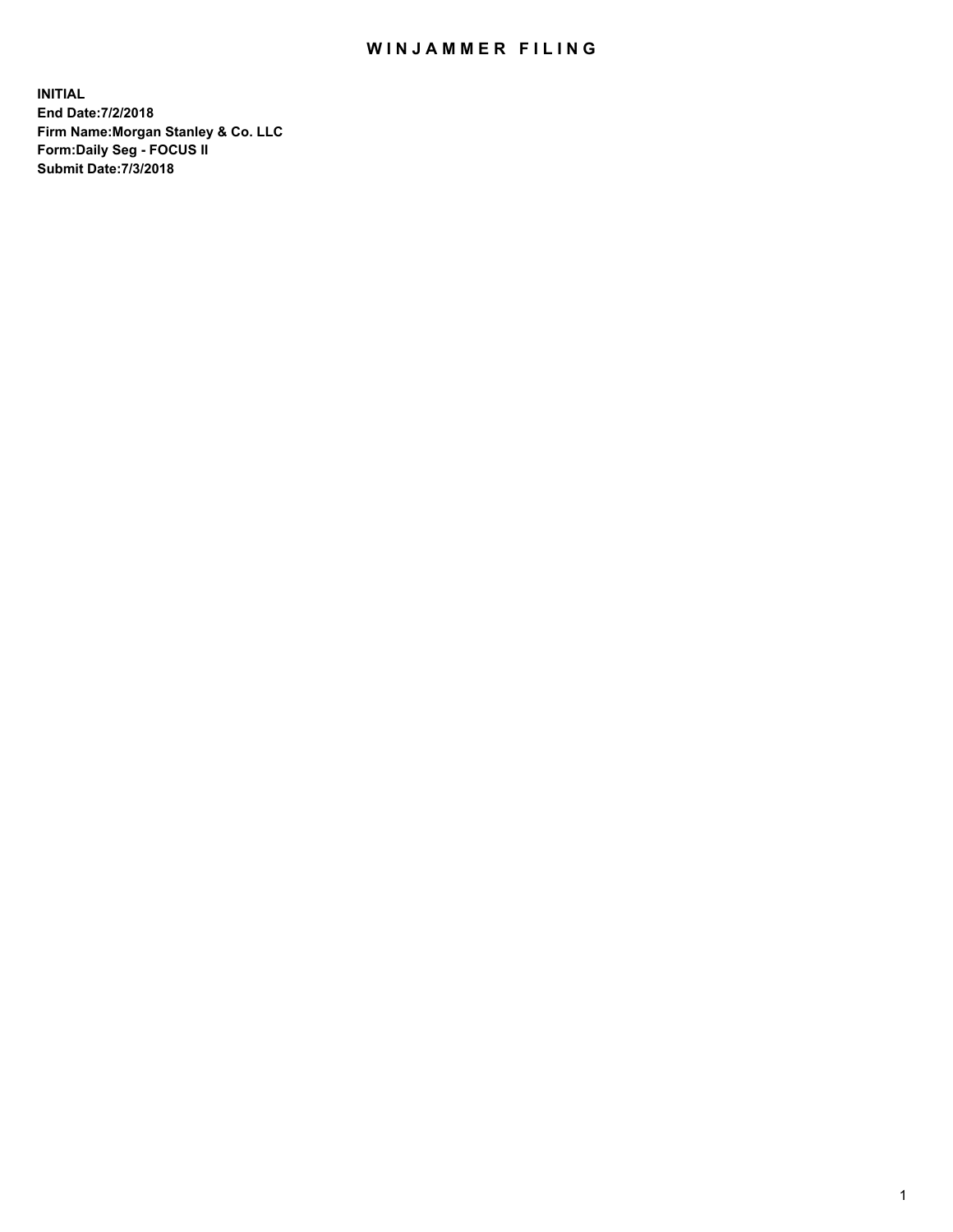**INITIAL End Date:7/2/2018 Firm Name:Morgan Stanley & Co. LLC Form:Daily Seg - FOCUS II Submit Date:7/3/2018 Daily Segregation - Cover Page**

| Name of Company                                                                                                                                                                                                                                                                                                               | Morgan Stanley & Co. LLC                               |
|-------------------------------------------------------------------------------------------------------------------------------------------------------------------------------------------------------------------------------------------------------------------------------------------------------------------------------|--------------------------------------------------------|
| <b>Contact Name</b>                                                                                                                                                                                                                                                                                                           | <b>Ikram Shah</b>                                      |
| <b>Contact Phone Number</b>                                                                                                                                                                                                                                                                                                   | 212-276-0963                                           |
| <b>Contact Email Address</b>                                                                                                                                                                                                                                                                                                  | Ikram.shah@morganstanley.com                           |
| FCM's Customer Segregated Funds Residual Interest Target (choose one):<br>a. Minimum dollar amount: : or<br>b. Minimum percentage of customer segregated funds required:% ; or<br>c. Dollar amount range between: and; or<br>d. Percentage range of customer segregated funds required between:% and%.                        | 280,000,000<br><u>0</u><br><u>00</u><br>0 <sup>0</sup> |
| FCM's Customer Secured Amount Funds Residual Interest Target (choose one):<br>a. Minimum dollar amount: ; or<br>b. Minimum percentage of customer secured funds required:%; or<br>c. Dollar amount range between: and; or<br>d. Percentage range of customer secured funds required between:% and%.                           | 140,000,000<br><u>0</u><br><u>00</u><br>0 <sup>0</sup> |
| FCM's Cleared Swaps Customer Collateral Residual Interest Target (choose one):<br>a. Minimum dollar amount: ; or<br>b. Minimum percentage of cleared swaps customer collateral required:%; or<br>c. Dollar amount range between: and; or<br>d. Percentage range of cleared swaps customer collateral required between:% and%. | 92,000,000<br><u>0</u><br><u>00</u><br>00              |

Attach supporting documents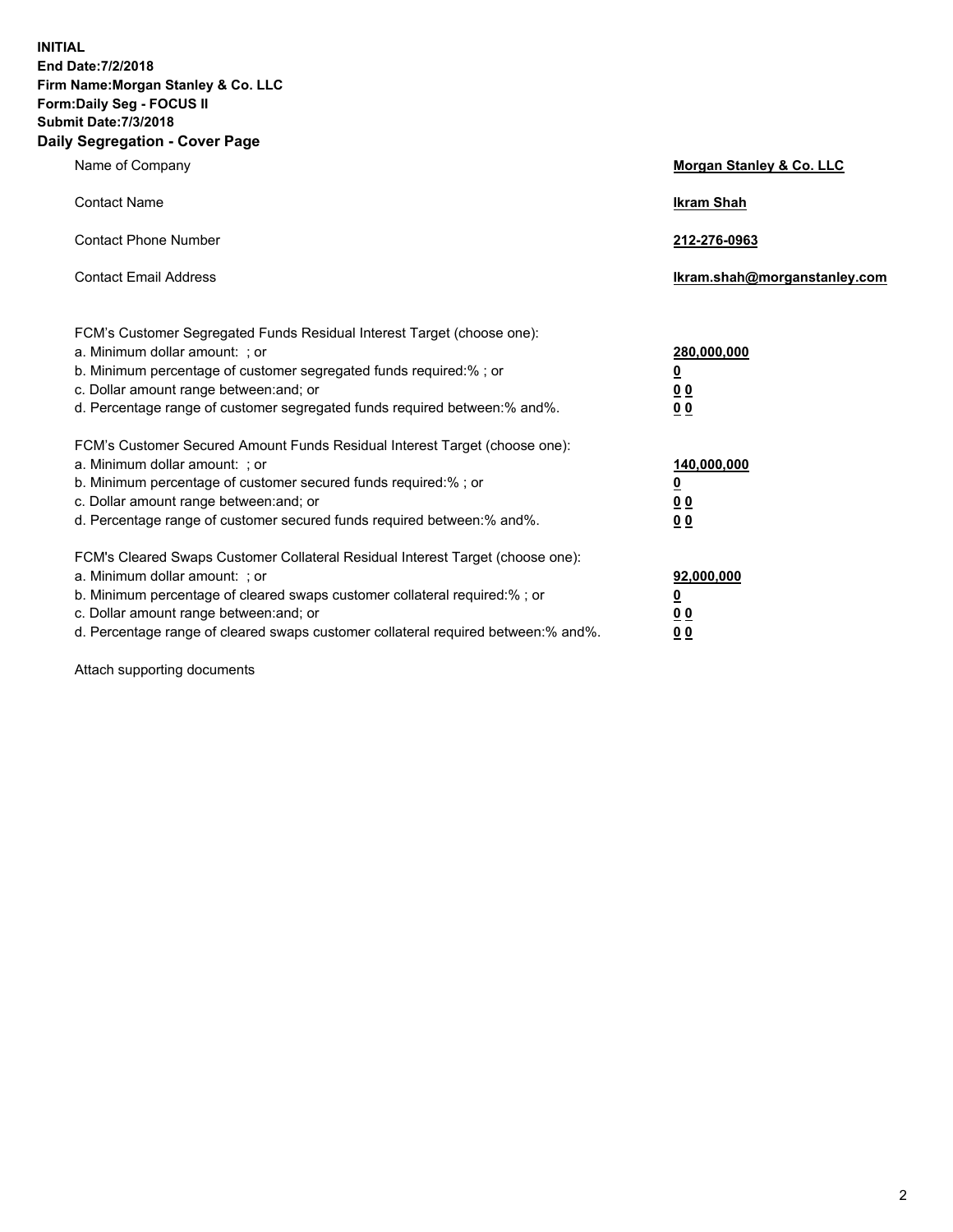## **INITIAL End Date:7/2/2018 Firm Name:Morgan Stanley & Co. LLC Form:Daily Seg - FOCUS II Submit Date:7/3/2018 Daily Segregation - Secured Amounts** Foreign Futures and Foreign Options Secured Amounts Amount required to be set aside pursuant to law, rule or regulation of a foreign government or a rule of a self-regulatory organization authorized thereunder **0** [7305] 1. Net ledger balance - Foreign Futures and Foreign Option Trading - All Customers A. Cash **3,178,885,594** [7315] B. Securities (at market) **2,031,238,884** [7317] 2. Net unrealized profit (loss) in open futures contracts traded on a foreign board of trade **-465,676,759** [7325] 3. Exchange traded options a. Market value of open option contracts purchased on a foreign board of trade **40,671,985** [7335] b. Market value of open contracts granted (sold) on a foreign board of trade **-26,856,979** [7337] 4. Net equity (deficit) (add lines 1. 2. and 3.) **4,758,262,725** [7345] 5. Account liquidating to a deficit and account with a debit balances - gross amount **295,174,351** [7351] Less: amount offset by customer owned securities **-294,327,516** [7352] **846,835** [7354] 6. Amount required to be set aside as the secured amount - Net Liquidating Equity Method (add lines 4 and 5) **4,759,109,560** [7355] 7. Greater of amount required to be set aside pursuant to foreign jurisdiction (above) or line 6. **4,759,109,560** [7360] FUNDS DEPOSITED IN SEPARATE REGULATION 30.7 ACCOUNTS 1. Cash in banks A. Banks located in the United States **552,720,019** [7500] B. Other banks qualified under Regulation 30.7 **614,493,870** [7520] **1,167,213,889** [7530] 2. Securities A. In safekeeping with banks located in the United States **55,935,884** [7540] B. In safekeeping with other banks qualified under Regulation 30.7 **0** [7560] **55,935,884** [7570] 3. Equities with registered futures commission merchants A. Cash **5,941,598** [7580] B. Securities **0** [7590] C. Unrealized gain (loss) on open futures contracts **675,199** [7600] D. Value of long option contracts **0** [7610] E. Value of short option contracts **0** [7615] **6,616,797** [7620] 4. Amounts held by clearing organizations of foreign boards of trade A. Cash **0** [7640] B. Securities **0** [7650] C. Amount due to (from) clearing organization - daily variation **0** [7660] D. Value of long option contracts **0** [7670] E. Value of short option contracts **0** [7675] **0** [7680] 5. Amounts held by members of foreign boards of trade A. Cash **2,198,948,334** [7700] B. Securities **1,975,303,000** [7710] C. Unrealized gain (loss) on open futures contracts **-466,351,958** [7720] D. Value of long option contracts **40,671,985** [7730] E. Value of short option contracts **-26,856,979** [7735] **3,721,714,382** [7740] 6. Amounts with other depositories designated by a foreign board of trade **0** [7760] 7. Segregated funds on hand **0** [7765] 8. Total funds in separate section 30.7 accounts **4,951,480,952** [7770] 9. Excess (deficiency) Set Aside for Secured Amount (subtract line 7 Secured Statement Page 1 from Line 8) **192,371,392** [7380] 10. Management Target Amount for Excess funds in separate section 30.7 accounts **140,000,000** [7780] 11. Excess (deficiency) funds in separate 30.7 accounts over (under) Management Target **52,371,392** [7785]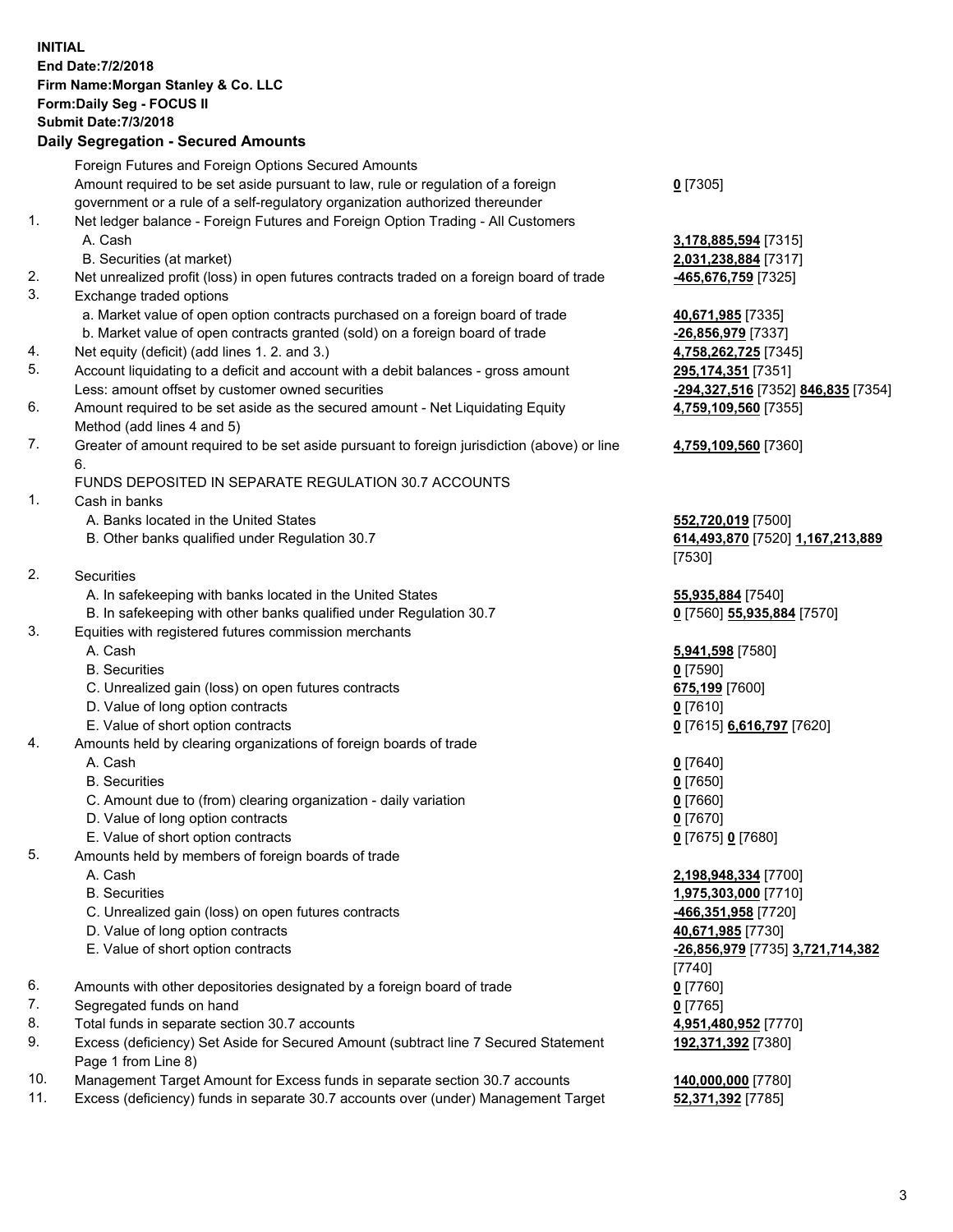**INITIAL End Date:7/2/2018 Firm Name:Morgan Stanley & Co. LLC Form:Daily Seg - FOCUS II Submit Date:7/3/2018 Daily Segregation - Segregation Statement** SEGREGATION REQUIREMENTS(Section 4d(2) of the CEAct) 1. Net ledger balance A. Cash **10,390,684,557** [7010] B. Securities (at market) **5,498,209,163** [7020] 2. Net unrealized profit (loss) in open futures contracts traded on a contract market **-409,405,896** [7030] 3. Exchange traded options A. Add market value of open option contracts purchased on a contract market **371,201,183** [7032] B. Deduct market value of open option contracts granted (sold) on a contract market **-561,783,290** [7033] 4. Net equity (deficit) (add lines 1, 2 and 3) **15,288,905,717** [7040] 5. Accounts liquidating to a deficit and accounts with debit balances - gross amount **483,082,676** [7045] Less: amount offset by customer securities **-480,813,443** [7047] **2,269,233** [7050] 6. Amount required to be segregated (add lines 4 and 5) **15,291,174,950** [7060] FUNDS IN SEGREGATED ACCOUNTS 7. Deposited in segregated funds bank accounts A. Cash **4,415,638,084** [7070] B. Securities representing investments of customers' funds (at market) **0** [7080] C. Securities held for particular customers or option customers in lieu of cash (at market) **685,084,300** [7090] 8. Margins on deposit with derivatives clearing organizations of contract markets A. Cash **5,746,947,937** [7100] B. Securities representing investments of customers' funds (at market) **0** [7110] C. Securities held for particular customers or option customers in lieu of cash (at market) **4,813,124,863** [7120] 9. Net settlement from (to) derivatives clearing organizations of contract markets **144,930,849** [7130] 10. Exchange traded options A. Value of open long option contracts **371,201,183** [7132] B. Value of open short option contracts **-561,783,290** [7133] 11. Net equities with other FCMs A. Net liquidating equity **12,840,897** [7140] B. Securities representing investments of customers' funds (at market) **0** [7160] C. Securities held for particular customers or option customers in lieu of cash (at market) **0** [7170] 12. Segregated funds on hand **0** [7150] 13. Total amount in segregation (add lines 7 through 12) **15,627,984,823** [7180] 14. Excess (deficiency) funds in segregation (subtract line 6 from line 13) **336,809,873** [7190]

- 15. Management Target Amount for Excess funds in segregation **280,000,000** [7194]
- 16. Excess (deficiency) funds in segregation over (under) Management Target Amount Excess

**56,809,873** [7198]